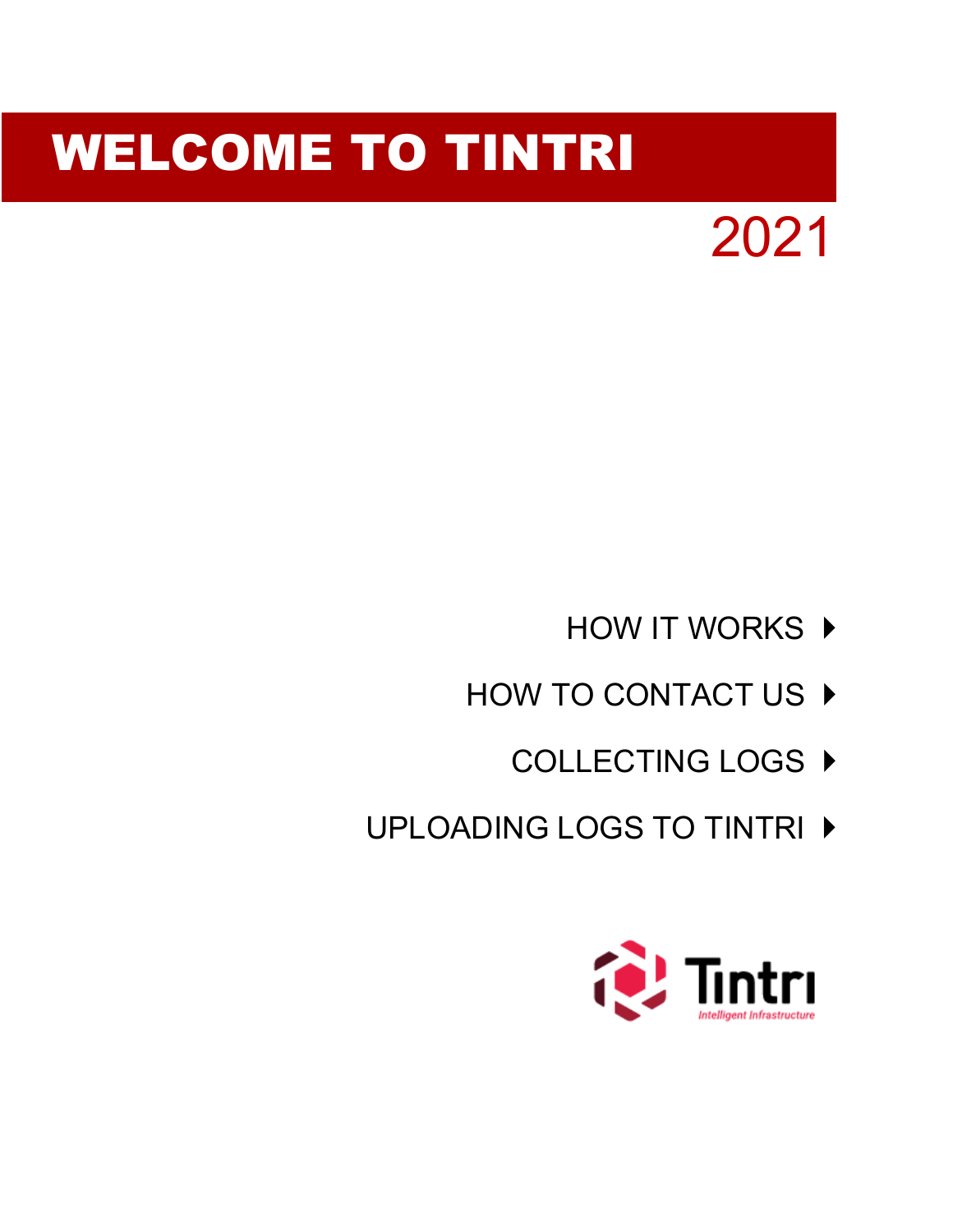## <span id="page-1-0"></span>HOW IT WORKS

Your relationship with Tintri does not end with product purchase and installation. Tintri Technical Support is your partner in maintaining the smooth operation of your VMstore, NexentaStor or IntelliFlash hardware and software systems throughout their useful lives. Although details vary with the level of support purchased, a Tintri Support Plan entitles you to software and firmware upgrades, troubleshooting assistance, replacement of faulty parts, upgrade planning, health check services, and more.

This guide provides important information for productive interaction with Support.



**Tintri Support Plan** descriptions and the service level objectives (SLOs) associated with each can be found at https:// [intelliflash-nexentastor-support-01.pdf](https://tintri.com/wp-content/uploads/2020/06/service-brief-002-vmstore-intelliflash-nexentastor-support-01.pdf)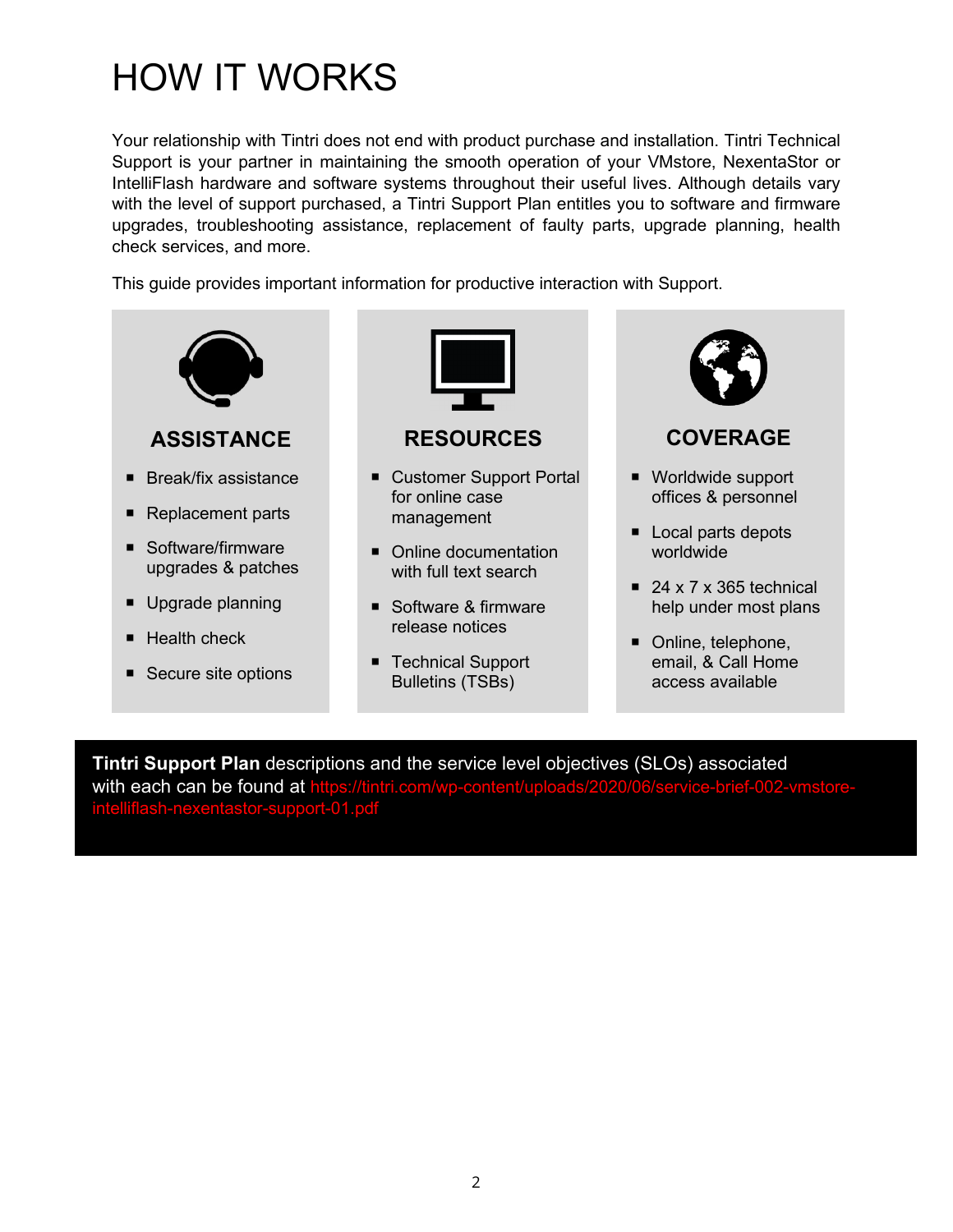## HOW TO CONTACT US

Tintri offers a variety of Support Plans and you purchased one of these when you acquired your product. If your support contract has expired, you may contact your account team for options on how to activate or reinstate support on your product. Tintri cannot provide support for a product without a valid support contract. While Tintri will use commercially reasonable efforts to alert you of an impending renewal, it is the customer's responsibility to maintain a valid support contract for their equipment.

**The Customer Support Portal is always the preferred method** for resolving technical issues and engaging Support. Additional contact options may be available depending on the support contract or Call Home features in force on your equipment or software as described below.

- *Gold and Platinum Support Plan* customers may use the Customer Support Portal to report a case or may optionally open a case by email or telephone.
- **Storage monitoring products equipped with the Call Home feature** will open a case on your behalf if hardware and some software problems are detected. Further communication should proceed using the Customer Support Portal.

The Tintri Global Support organization provides technical support for VMstore, IntelliFlash and NexentaStor brands. Cases may be opened via Customer Support Portal, system phone-home capability, email or telephone. Below are the details for each of the brands

| <b>VMstore Customer Support Portal URL</b>                                                                     |
|----------------------------------------------------------------------------------------------------------------|
| https://identity.tintri.com/login                                                                              |
| IntelliFlash Customer Support Portal URL                                                                       |
| support@tegile.com/CustomLogin                                                                                 |
| Nexentastor Customer Support Portal URL                                                                        |
| support.nexenta.com/Portallogin                                                                                |
| . If you have a discussion of the fact the continues of the common Depth and a sense and some and the share of |

If you need to register for one of the Customer Support Portals please send an email to the appropriate support address below requesting access to one of the specific portals. You should include a serial number from your system if it's available, but at a minimum, your name, your company's name and your contact information.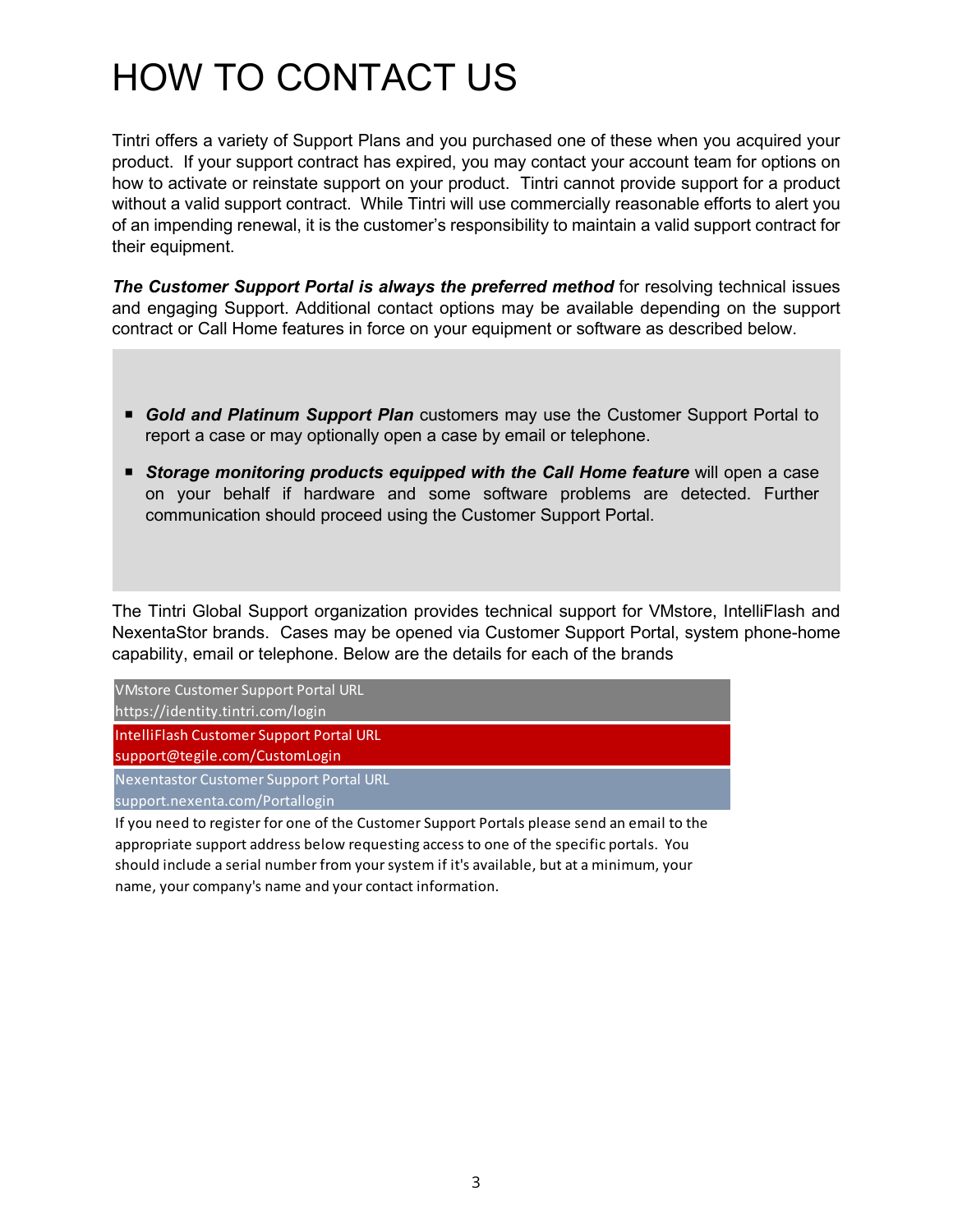Support@tintri.com IntelliFlash Support Email

support@tegile.com

Nexentastor Support Email

support@nexenta.com

When you email one of these support emails addresses a case will be opened. Please provide as much information as possible in the body of the email in order to help our Technical Support Experts begin to work your case.

| <b>VMstoreSupport Telephone Numbers</b> |                                        |                           |                     |  |
|-----------------------------------------|----------------------------------------|---------------------------|---------------------|--|
| <b>Country</b>                          | <b>Phone Number</b>                    | <b>Country</b>            | <b>Phone Number</b> |  |
| Australia                               | 1-800-793-385                          | Netherlands               | $(+)31 - 858880300$ |  |
| Belgium                                 | $(+)32 - 78480321$                     | Norway                    | 800-17-366          |  |
| China                                   | 400-120-3149                           | Philippines               | 800-1-116-1204      |  |
| Denmark                                 | $(+)$ 45-69918109                      | Portugal                  | 800-180-113         |  |
| Finland                                 | 0800-915-908                           | <b>Russian Federation</b> | 8-800-100-9431      |  |
| France                                  | 0805-080261                            | Singapore                 | 800-130-2126        |  |
| Germany                                 | 0800-100-4715                          | South Africa              | $(+)$ 27-875502285  |  |
| <b>Hong Kong</b>                        | 800-906-185                            | South Korea               | 003-0813-2776       |  |
| India                                   | 000-800-100-7094                       | Spain                     | $(+)34 - 518880087$ |  |
| Ireland                                 | 1-800-904-123                          | Sweden                    | $(+)46 - 770791819$ |  |
| Italy                                   | $(+)39-199241408$                      | Switzerland               | 0800-848-831        |  |
| Japan                                   | 0800-111-9510                          | Taiwan                    | 00801-14-7056       |  |
| Kazakhstan                              | 8-800-333-4231                         | United Kingdom            | 0-808-134-9912      |  |
| Malaysia                                | 1-800-814-478                          | United States/Canada      | 855-484-6874        |  |
|                                         | IntelliFlash Support Telephone Numbers |                           |                     |  |
| <b>Country</b>                          | <b>Phone Number</b>                    | Country                   | <b>Phone Number</b> |  |
| Australia                               | 1800-937-949                           | Netherlands               | 0800-022-7749       |  |
| Belgium                                 | 0800-261-89                            | Switzerland               | 0800-554-337        |  |
| Germany                                 | 0800-184-4300                          | United Kingdom            | 0808-243-2044       |  |
| India                                   | 000-800-050 1527                       | United States/Canada      | 800 483-4453        |  |
| Nexentastor Support Telephone Numbers   |                                        |                           |                     |  |
| <b>Country</b>                          | <b>Phone Number</b>                    | Country                   | <b>Phone Number</b> |  |
| France                                  | $(+)$ 33 800-913459                    | <b>United Kingdom</b>     | $(+)44800-014-8436$ |  |
| Japan                                   | $(+)81800-100-0072$                    | United States/Canada      | 800-700-3005        |  |
| Netherlands                             | (+)31 800-0200 733                     |                           |                     |  |

#### **To open a new support case for VMstore on the Customer Support Portal:**

To open a new VMstore Support case, point your favorite web browser to <https://identity.tintri.com/login>

- **1.** Log in with your account username and password.
- **2.** Click on the **Cases** tab at the upper left corner of your browser window.
- **3.** When the tab opens, click the **Create New** button.
- **4.** Fill out the **New Case** form. Please include: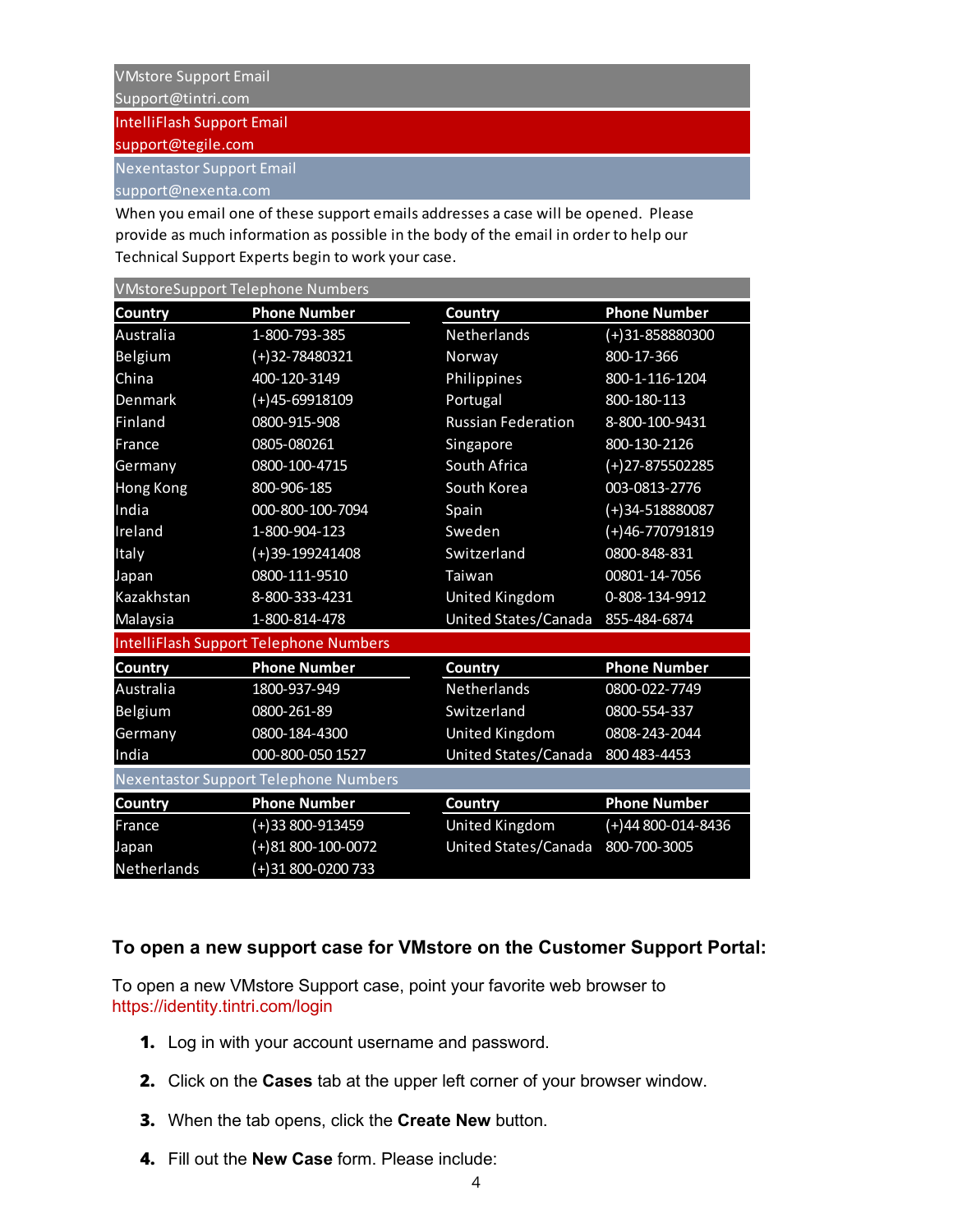- The Tintri product(s) affected, with firmware and file system versions (in **Product**)
- The main trouble symptom you are experiencing (in the **Subject**)
- Symptom details, history, and relevant error messages (in the **Description**)
- **5.** Click **Submit with Attachments** if you have logs or diagnostic files of less than 25 MB each ready to upload. You will be prompted to attach these to the case. (See [Collecting](#page-11-0)  [Logs](#page-11-0) and [Uploading Logs to Tintri Support](#page-16-0) later in this document.)
- **6.** Click **Submit** if you have no logs ready or your log files are larger than 25 MB each. You will need to upload logs separately. (See Collecting Logs and Uploading Logs to Tintri Support later in this document.)

#### **IMPORTANT!** You can add comments or attachments to an *open* case at any time. But *if an existing case is marked "Closed," please open a new case* by following the steps above. Comments or attachments you attempt to post to a closed case may not be received by Tintri Technical Support.

#### **To open a new support case for NexentaStor on the Customer Support Portal:**

To open a new NexentaStor Support case, point your favorite web browser to [https://support.nexenta.com](https://support.nexenta.com/)

- 1. Log in using your Support portal username and password. If you do not have your login credentials, please contact your account team.
- 2. Click on **Open Case** in the bottom right of the screen:



- 3. Select your account and the system you're opening a case on. Click on **Continue**.
	- a. Select the additional account contacts you want to copy on updates from Support.
	- b. Enter the subject and please explain the problem you are experiencing. Click on **Continue**.
- 4. Review any knowledge base articles that may relate to the issue you are experiencing. Click on **Continue**.
- 5. Answer the questions yes/no by clicking the corresponding radio buttons to set the severity of the case.
- 6. Click on the **Open Case** button.

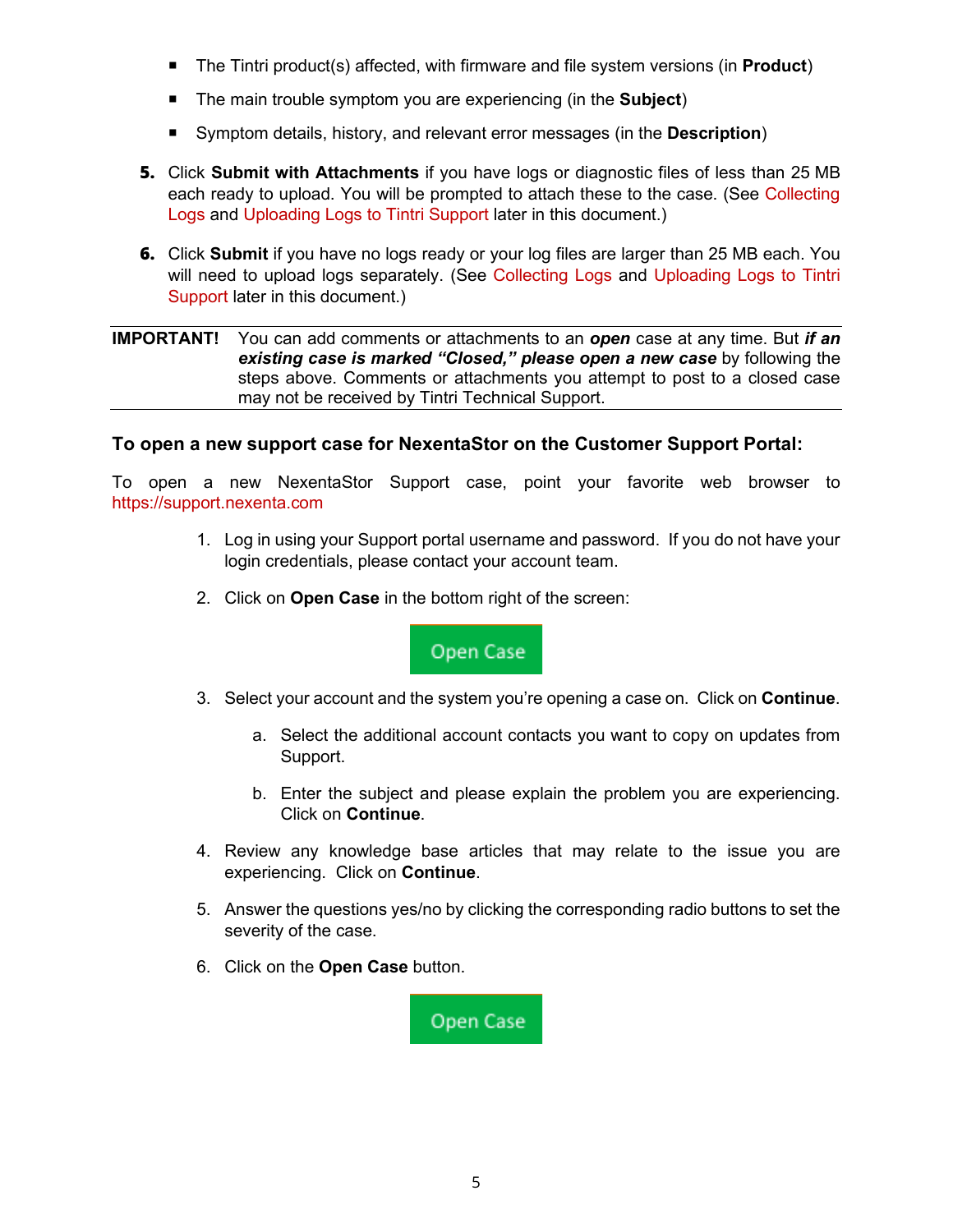### **To open a new support case for IntelliFlash on the Customer Support Portal:**

To open a new IntelliFlash Support case, point your favorite web browser to [https://support.tegile.com.](https://support.tegile.com/)

- 1. Log in using your Support portal username and password. If you do not have your login credentials, please contact your account team.
- 2. Click on the "**Open a New Case**" button in the upper right:



- a. In the drop down menu on the next page, select the serial number of the asset experiencing the problem you want to discuss with support.
- b. Select the severity of problem you are experiencing using the severity definitions included in this document.
- c. If you are currently experiencing a production outage, please select yes.
- d. Enter the Subject of the case, and please describe the problem you are experiencing.
- 3. Click "**Send your case to Support**" button at the bottom of the page:

Send Your Case To Support

4. Please make note of the case number as that is how you will reference it in the future.

## WHAT TO EXPECT FROM SUPPORT

When you first request service from Tintri Support our 24-hour Front Line Support (FLS) team requests some necessary information from you to create/update your online case record in the Customer Support Portal. Your FLS agent also verifies your support contract and corresponding entitlements then assigns your case to be worked based on the SLA of your contracted support level, the severity of your issue and the kind of assistance you need.

- *Diagnostic troubleshooting cases* are assigned to a Technical Support Engineer (TSE) for problem diagnosis and resolution. If an especially complex case requires advanced expertise to diagnose and resolve, your TSE will elevate that case to the Advanced Support Team (AST). If the issue involves a hardware or software defect, AST will engage Engineering.
- *Faulty part replacements* (called RMAs, for Return Material Authorizations) are initiated by an FLS agent or TSE to resolve a case that requires a replacement part. Parts are dispatched from our global network of spare parts depots and shipped to your location based on the Service Level Agreement (SLA) of the Support Plan you purchased.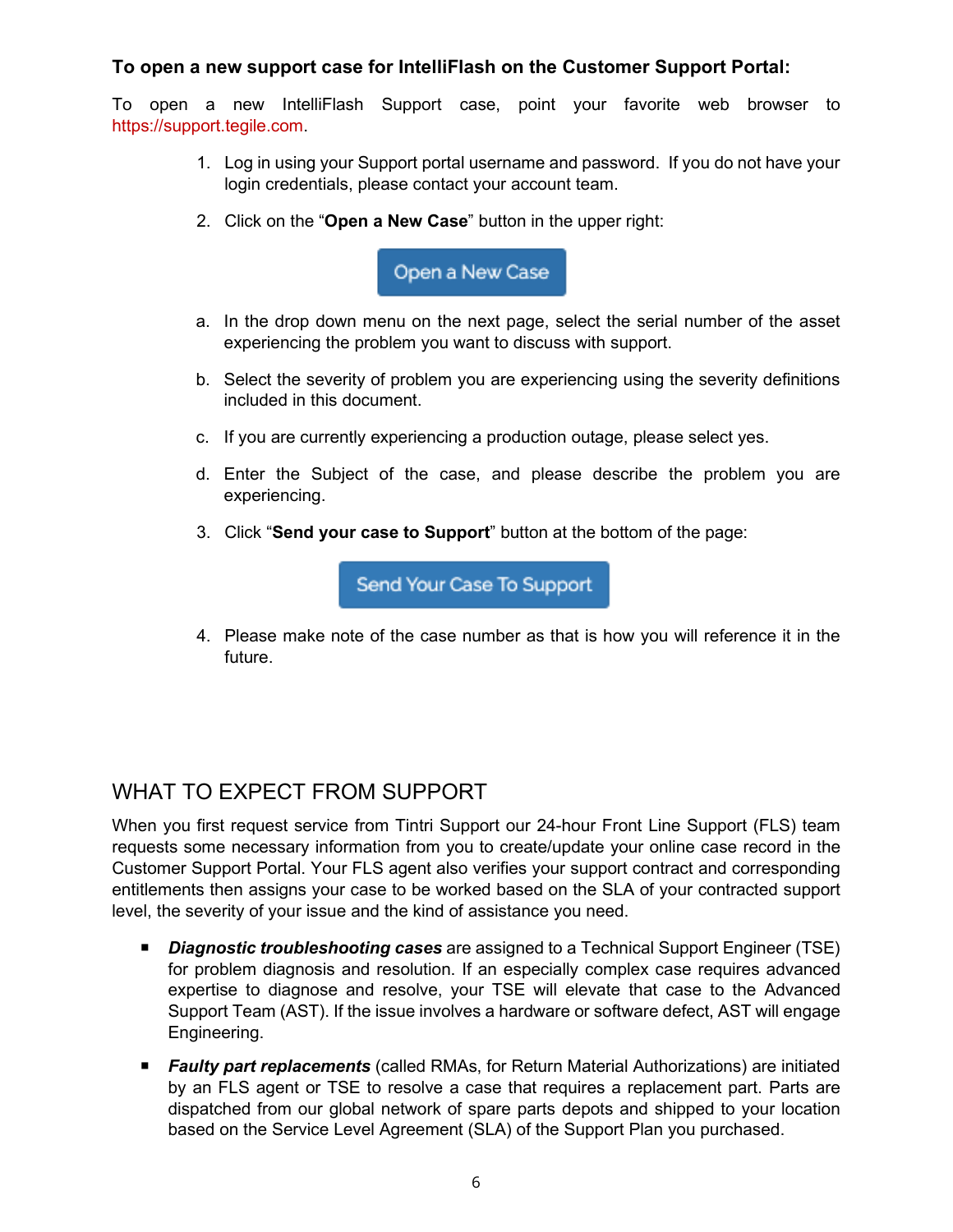- *Upgrade planning cases* are assigned to the Upgrade Team within Tintri Support. An upgrade plan tailored to your product configuration is normally provided in 10 business days from when we receive the appropriate health checks, logs and required system information.
- *Support portal requests* are processed by Front Line Support (FLS) in 1 business day.

At every step, your online case record in the Customer Support Portal keeps you informed of any changes or progress to your case.

#### **SEVERITY, RESPONSE TIME, AND CASE MANAGEMENT**

Response to your case is prioritized by issue severity and the Service Level Agreement (SLA) specified in your Support Plan.

Severity levels are described in the table below. While you the customer gets to set the severity level, there is an implied understanding that you will follow the boundaries of the table below. Support will monitor compliance to these boundaries and may adjust severity if required.

| <b>SEVERITY</b>   | <b>DESCRIPTION</b>                                                                                                                                                                                      |
|-------------------|---------------------------------------------------------------------------------------------------------------------------------------------------------------------------------------------------------|
| <b>Severity 1</b> | <b>CRITICAL IMPACT</b><br>• Storage Hardware or software is down<br>No access to data<br>Unrecoverable data integrity/loss at risk                                                                      |
| <b>Severity 2</b> | <b>MAJOR IMPACT</b><br>• Single node operation<br>• Partial or intermittent access to data<br>Nonredundant condition puts system at risk of critical impact<br>$\bullet$                                |
| <b>Severity 3</b> | <b>MODERATE IMPACT</b><br>• Operational with functional limitations<br>• Performance degraded by break/fix issue (not configuration tuning)<br>• Loss/fault of one drive                                |
| <b>Severity 4</b> | <b>NO IMMEDIATE BUSINESS IMPACT</b><br>• Routine upgrade plan or system health check<br>Operational question or product change request<br>$\bullet$<br>• Support portal registration<br>• Upgrade plans |

 *Severity 1 cases* are worked around the clock on a "follow-the-sun" basis. Your case is first assigned to a TSE in one of our global Technical Support locations who can work your case during their daytime shift. Your case gets an initial technical response within the time frame provided by your Support Plan entitlement. When the work shift ends for that TSE, your case "follows the sun" to a TSE in another daylight time zone who continues the work. A "warm handover" procedure assures that the two TSEs discuss the status of your case during the handover to maintain continuity. This process continues around the clock and around the globe until your issue is mitigated and access to data is restored. Once your issue has been mitigated, there will likely still be a set of tasks to be completed before the case can be closed. At this point your case will be handled by an assigned TSE and worked during the shift of that assigned TSE. There is no specified SLA for ongoing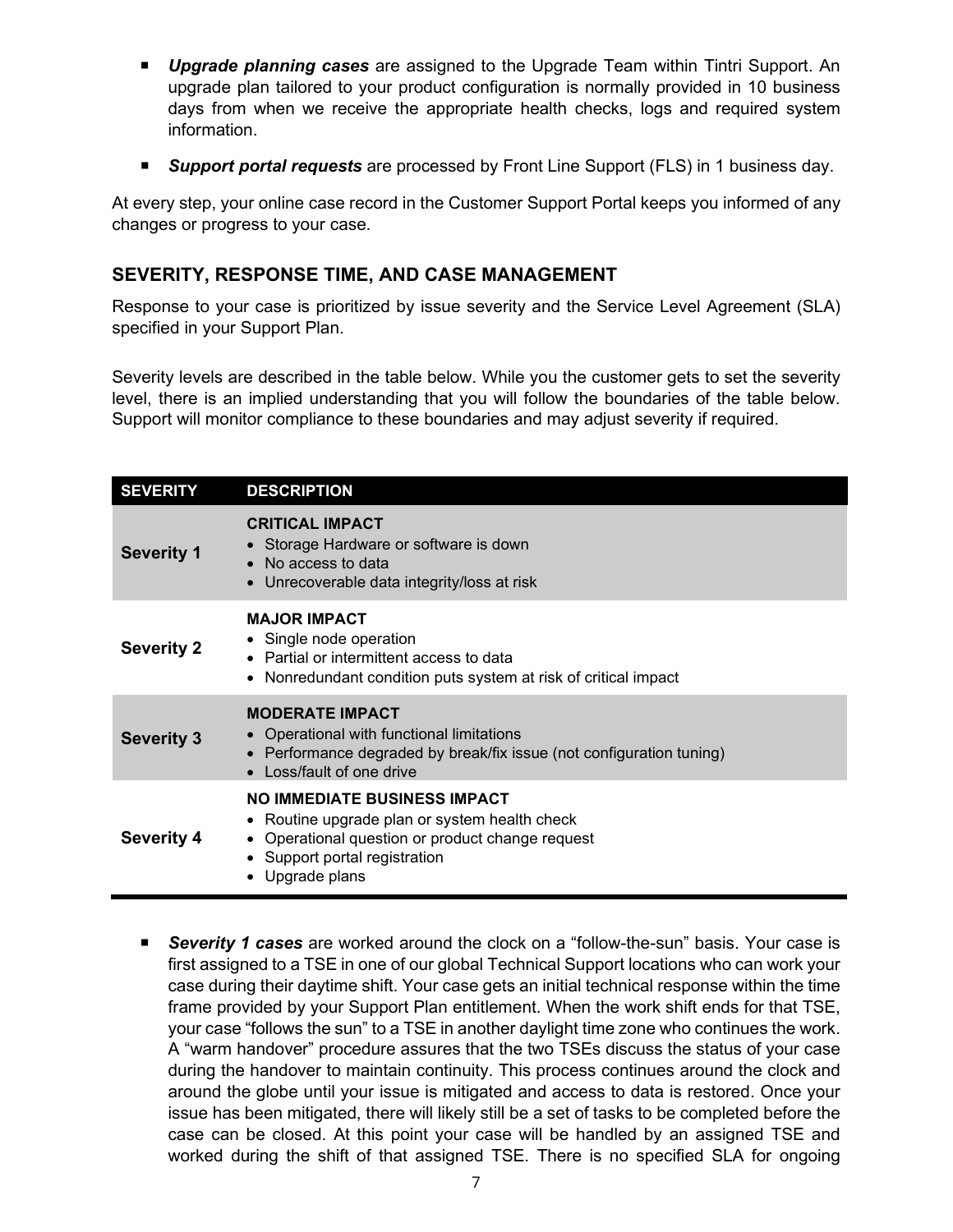communication frequency once a mitigation has been put in place. Communication back to you occurs as needed, but every 2 business days unless you request communication less often. Communication takes place via updates to case notes within the Support Portal. If you have questions, enter those questions in the case notes and the TSE will respond when they are next on shift and within 2 business days. If the case requires a Root Cause Analysis (RCA) a note will be put in the case letting you know the estimated date for the RCA to be completed. Once the RCA is complete, the case will be updated with the relevant information. Case notes will be added if the estimated date changes. RCA can take up to 30 days to complete depending on the nature of the issue. In extenuating circumstances an email or a call to the FLS team will attempt to get you an answer more promptly.

- *Severity 2, Severity 3, and Severity 4 cases* are worked by one case owner who provides a single point of contact. Your case is assigned to a TSE in one of our global Technical Support locations whose work shift is aligned as closely as possible to your own. This way your case gets an initial technical response within the time frame provided by your Support Plan entitlement. Your TSE will then own your case to resolution, picking up the effort each workday during subsequent work shifts and pulling in other technologists as required during the course of the work. Each TSE works five 8-hour shifts per week, and the timing of those shifts is provided in the signature section of his or her emails to you. There is no specified SLA for "Time to Resolution" (TTR) since each case is different. There is no specified SLA for ongoing communication frequency. Communication back to you occurs as needed, but every 2 business days unless you request communication to be less often. Communication takes place via updates to case notes within the Support Portal. If the case requires a Root Cause Analysis (RCA) a note will be put in the case letting you know the estimated date for the RCA to be completed. Once the RCA is complete, the case will be updated with the relevant information. Case notes will be added if the estimated date changes. RCA can take up to 30 days to complete depending on the nature of the issue. In extenuating circumstances an email or a call to the FLS team will attempt to get you an answer more promptly.
	- **NOTE** Please be aware that *notes left in the case are only visible to the TSE who owns the case*. They will not be seen until your TSE is next on shift. If you need assistance in the interim, please email or call Tintri Global Support using the contact methods provided at the beginning of this document. Your request will be assigned to a TSE on shift at that time.
	- **NOTE** Please be aware that *communication takes place every two business days.* This implies that if you put in a case note on a given business day, you will get a response by "Close of Business" 2 business days later. Example: if you put in a case note on a Friday, Saturday, or Sunday, you will get a response by the following Tuesday before close of business (COB). If you put in a case note on a Monday, you will get a response by COB Wednesday.

#### ROOT CAUSE ANALYSIS/CORRECTIVE ACTION PLANS

There will be occasions when your case will require a Root Cause Analysis/Corrective Action plan (RC/CA). The RC/CA process starts as soon as your mitigation has been put in place or when required hardware is received by Tintri whichever is later. RC/CA may involve various organizations within Tintri and can take time to complete. In some cases, up to 30 days. There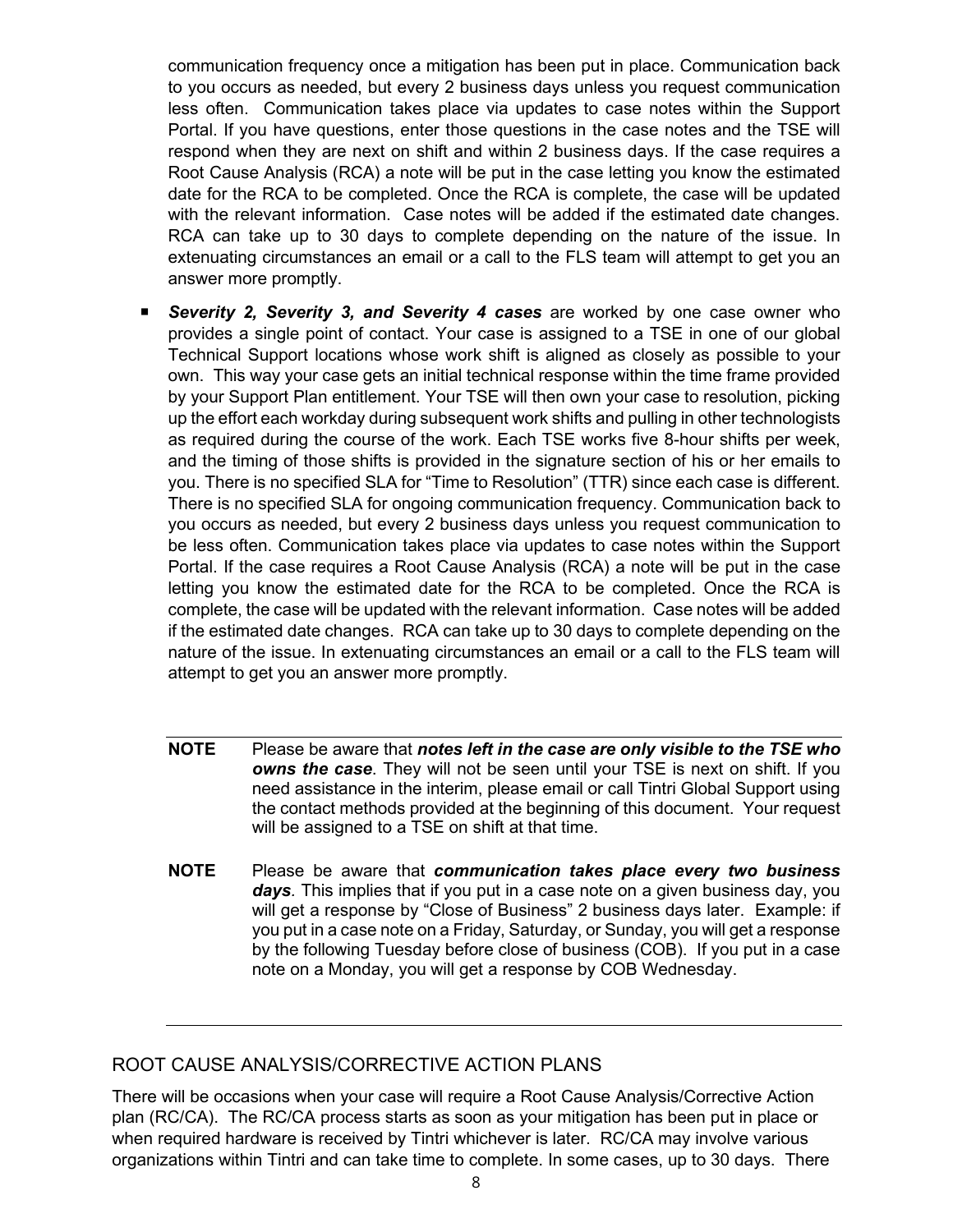is no specified SLA for the time it will take to process an RC/CA. The TSE assigned to your case will provide case notes as to when a case will enter the RC/CA process and provide, in the case notes, the expected date by which the RC/CA will be provided. If any of these dates change the case notes will be updated as required. Once a product defect has been identified, elevated to engineering and engineering has determined the cause, that is equivalent to an RC/CA.

### CLOSING A CASE

A case is closed when a problem is diagnosed and resolved, a replacement part is delivered and replaced, an upgrade plan is supplied, or your portal assistance request is fulfilled.

Case resolution requires the active participation of both Support and you, the customer. We often need your engagement to provide information or to intervene on the system. Once a case is deemed to be complete, we will notify you of our intent to close the case. Cases are typically closed after a few business days if we do not receive a response from you that a case should remain open and a reason for the case to remain open.

*Once a case is closed, it generally cannot be reopened*. It is not uncommon in the course of working one issue to discover additional conditions that need attention. These should be addressed in a separate case so that the original issue and the follow-on work each issue gets its own undivided attention. If a problem is resolved but later recurs, open a new case to capture the latest set of symptoms in their current context.

**IMPORTANT!** *Please do not send emails to a closed case*, as the case will not be re-opened and your Technical Support Engineer will likely not see it.

## WHAT WE NEED FROM YOU

Although your Technical Support Engineer is always ready to help, the rapid resolution of your support case requires certain information and assistance from you.

### DIAGNOSTIC TROUBLESHOOTING CASES REQUIRE . . .

- A brief symptom description with relevant error messages and impact on operations
- **Product identification** for affected hardware or software, and identification of where any affected software executes (external server or embedded in the storage)
- Hardware logs that capture system configuration and status during the trouble event
- Software logs for affected file systems or storage management software
- Availability of your technical team to run commands or work with equipment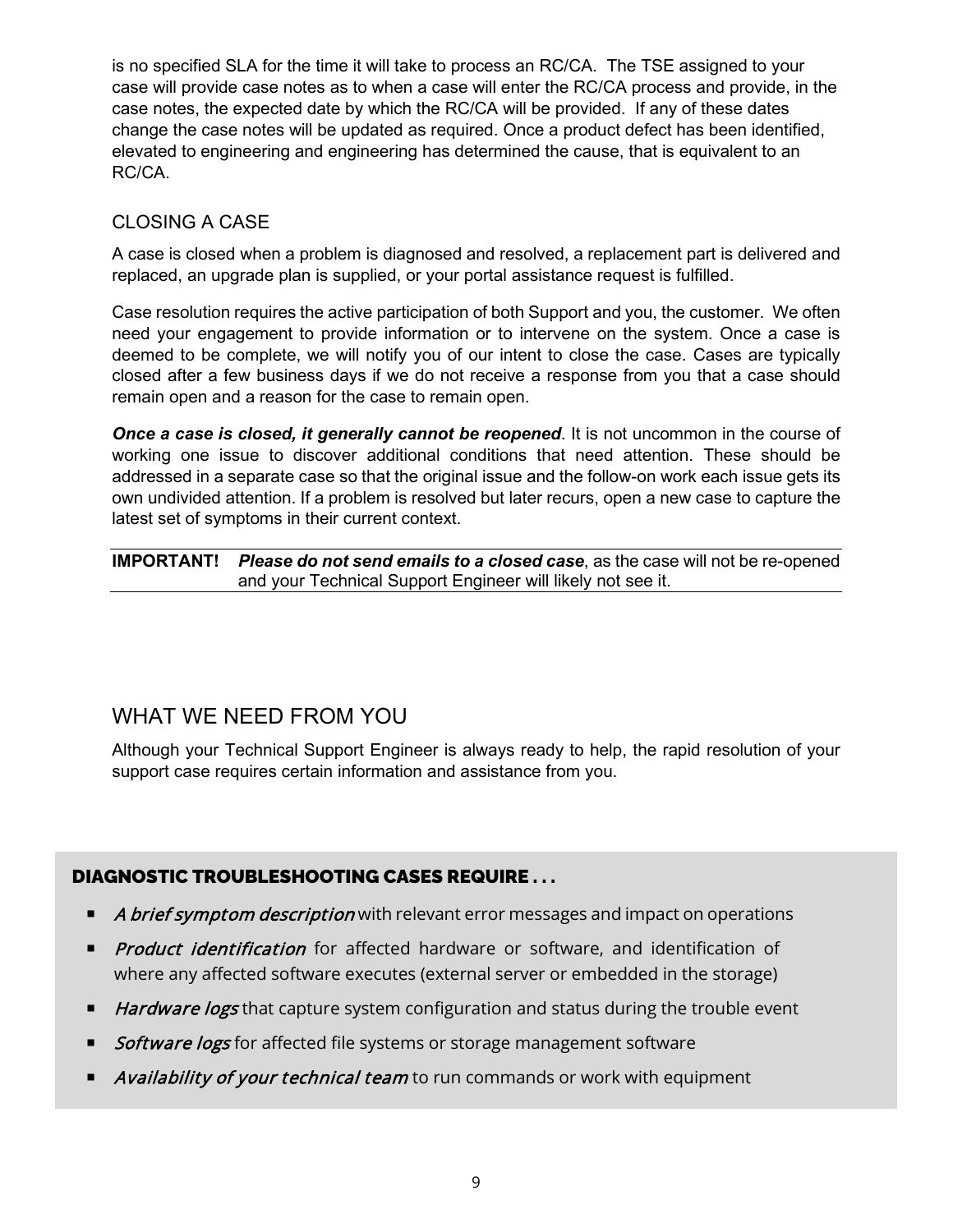### PART REPLACEMENT CASES REQUIRE . . .

- Logs that capture the current storage hardware and firmware configuration
- Special firmware version requirements if any exist, so flashing can be arranged at the factory
- Shipping address with recipient name and contact information (phone and email)
- Security requirements for onsite parts installation (if your Support Plan covers this)
- Return of failed part to Tintri within 15 days (a nonreturnable drive option is available) or be subject to being invoiced for the non-returned parts.

Note: Spare parts are normally shipped with return shipping instructions and return label included. It is important that you use these documents to return your failed component. If these documents are lost or damaged, or didn't arrive with the spare part, please contact support for further instructions.

### UPGRADE CASES REQUIRE . . .

- Logs that capture the current system configuration and health status
- 10 business days to create a customized, step-by-step upgrade plan
- **Maintenance window** in which to perform the upgrade if required
- **Whenever possible** upgrade plans will be "self-service" and or automated and will not require assistance from the support team.

## PORTAL REGISTRATION CASES REQUIRE . . .

- **Drganization name** and location under which to register the account
- A serial number from any Tintri product purchased by your organization
- Username and email address for each user account linked to the organization

## CUSTOMER SATISFACTION INITIATIVES

When your support case is resolved, you will receive a brief customer satisfaction survey by email. We value your feedback, so please let us know what we did right and what we could have done better on that particular case.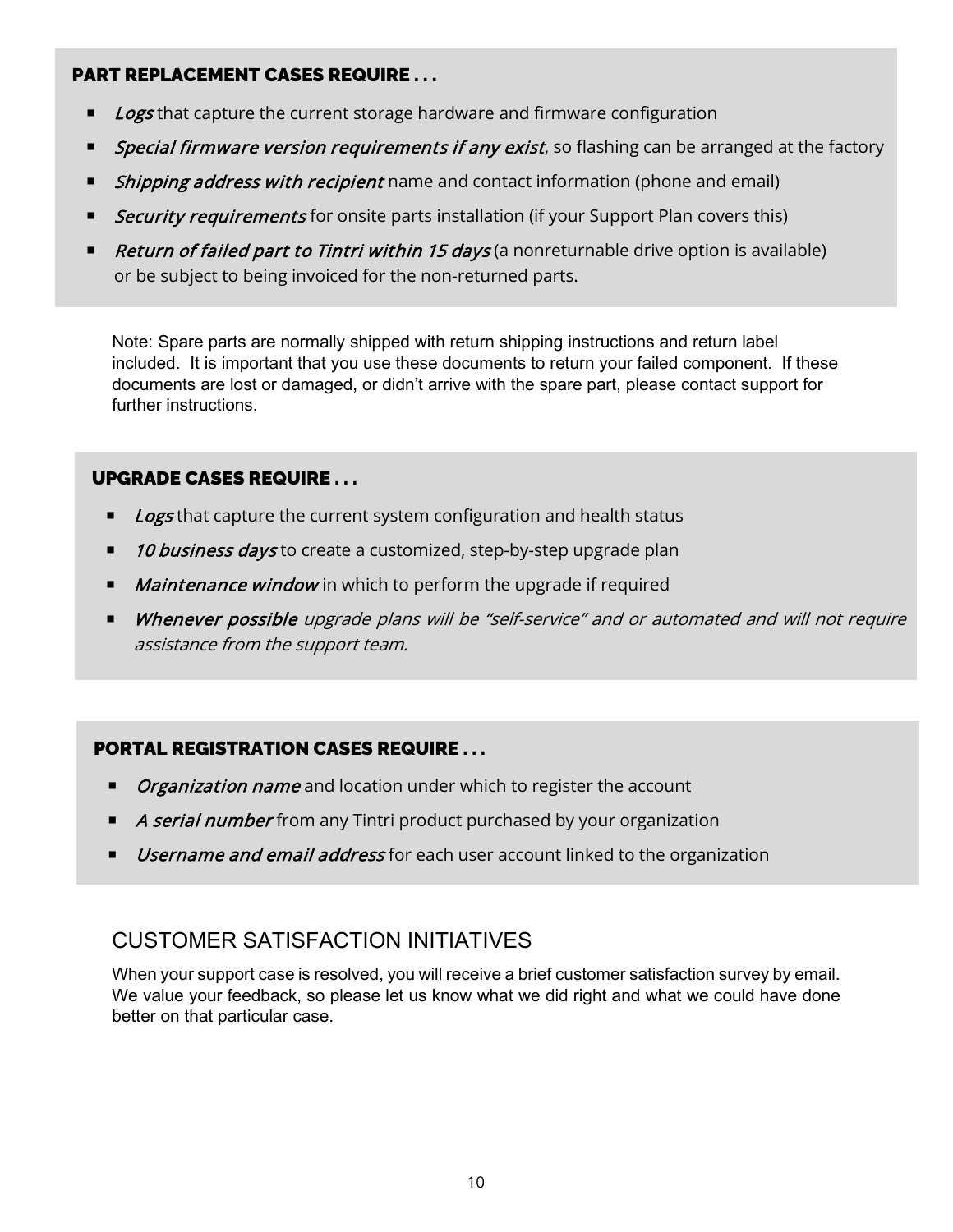IF YOU EVER FEEL YOU NEED TO ESCALATE YOUR CASE TO THE ATTENTION OF SENIOR TINTRI SUPPORT STAFF, CALL TINTRI GLOBAL SUPPORT USING THE CONTACT METHODS PROVIDED AT THE BEGINNING OF THIS DOCUMENT.

## TECHNICAL SUPPORT BULLETINS & RELEASE NOTES

As a customer, you are eligible to receive Technical Support Bulletins (TSBs) and Product Release Notes by email or portal as required. These mailings provide important technical information as it becomes available and enable you to keep current on software and firmware upgrades.

Notification of new TSB availability is emailed to the support contacts listed under your portal account. For VMStor and NexentaStor you can also find TSBs on your customer support portal web page.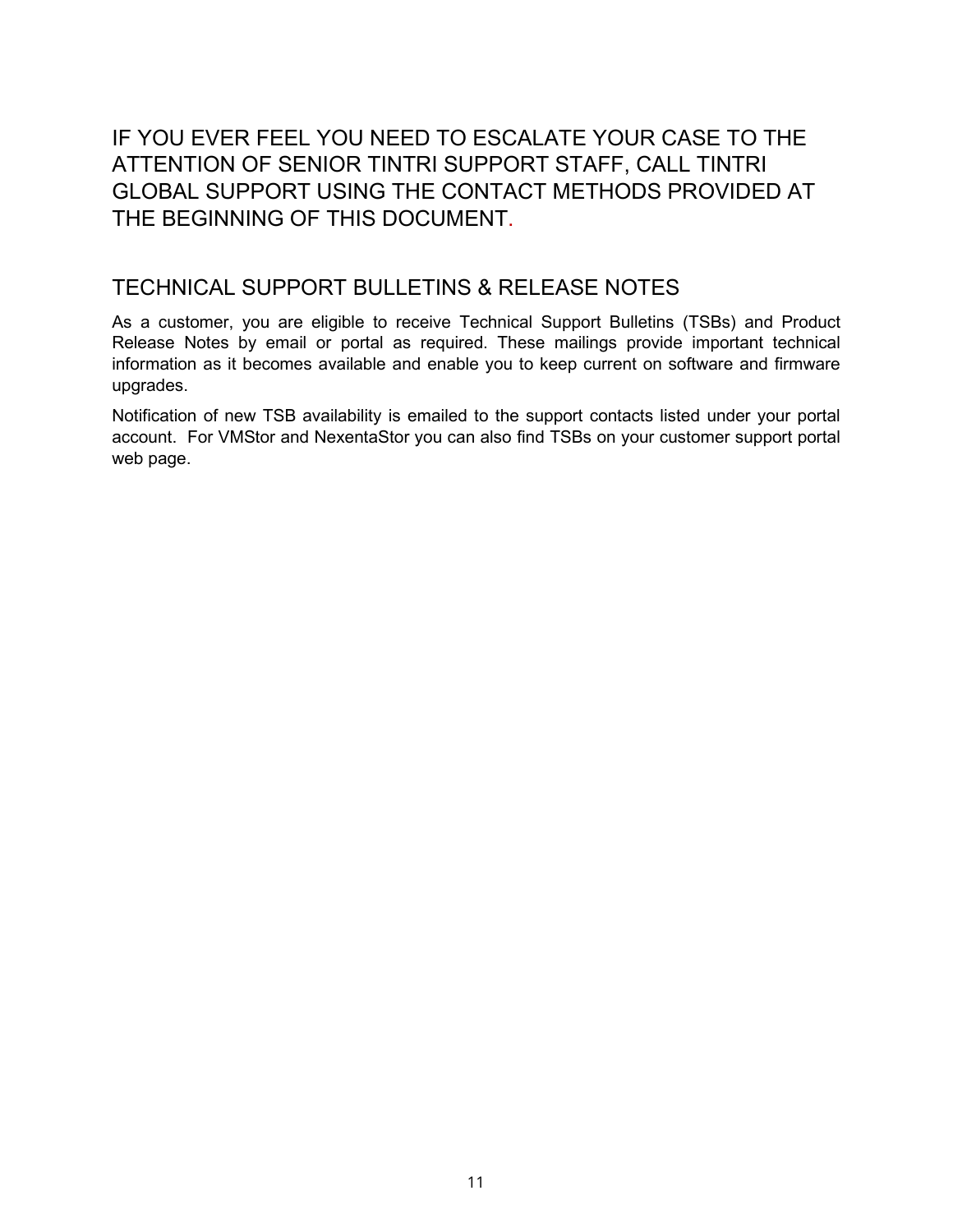## COLLECTING LOGS for VMStore

<span id="page-11-0"></span>Please use the following procedure to generate a Support Bundle:

1. From Tintri Web UI, click on **Diagnose** in the top right corner of the screen.

| Search VM | Alerts (52) | Settings | Diagnose | Hardware | Logout |  |
|-----------|-------------|----------|----------|----------|--------|--|
|           |             |          |          |          |        |  |

2. Click **Generate support bundle** in the dialog window.

| <b>Diagnose your VMstore</b> |                           |                                                      | × |  |
|------------------------------|---------------------------|------------------------------------------------------|---|--|
| General                      | <b>Connectivity Tests</b> |                                                      |   |  |
|                              | Serial number:            | OS version: 4.3.3.1-8370.45262.20388                 |   |  |
|                              |                           | Uptime: 6 days 3 hours 47 minutes                    |   |  |
|                              | Generate support bundle   |                                                      |   |  |
|                              | Generate autosupport repu | This may take a few minutes.                         |   |  |
|                              |                           | Browse logs and bundles or online help               |   |  |
|                              | Browse core files         |                                                      |   |  |
|                              |                           | Visit support.tintri.com or email support@tintri.com |   |  |
|                              |                           | Show bundle generation progress                      |   |  |
|                              |                           |                                                      |   |  |

For Customers who need to upload the bundle, these additional steps are required:

**1.** When bundle generation is complete, a window will appear saying, **Generated support bundle.** Click the link, **Open containing folder.**



Alternatively, click the **Browse logs and bundles** link in the **Diagnose your VMstore**  window and browse to the **phonehome/archive** path.

|                                                                              | Tintri                                 |
|------------------------------------------------------------------------------|----------------------------------------|
| Browse 'logs/tintri/phonehome/archive'                                       |                                        |
| <b>Filename</b>                                                              | <b>Size Last modified</b>              |
| $\ddot{\phantom{0}}$<br>$\bullet$ leon/<br>-20170214151500-0800-Autosupport- | 4 KiB Thu Jun 23 00:19:55 PDT 2016     |
| Alert.zip.never-uploaded<br>-20170214192700-0800-Autosupport-                | 48976 KiB Tue Feb 14 15:20:39 PST 2017 |
| Alert.zip.never-uploaded                                                     | 87352 KiB Tue Feb 14 19:34:56 PST 2017 |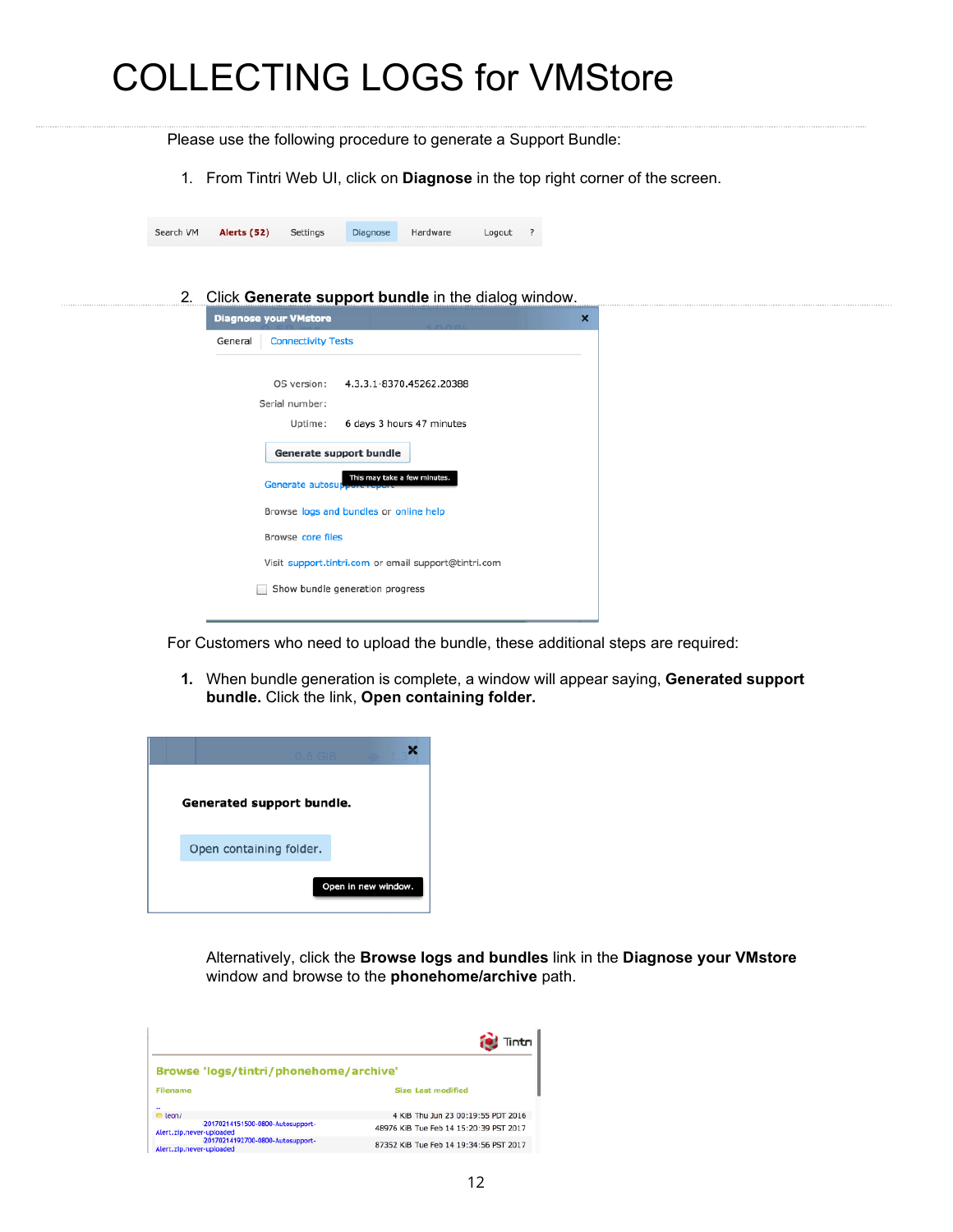2. Scroll to the bottom of the list of links.ate and download the I**nteractive** bundle zip file (filenames include the Support Bundle type and creation timestamp)

| -20170312182033-0700-SupportBundle-<br>Interactive.zip.never-uploaded | 1896059 KiB Sun Mar 12 19:12:34 PDT 2017 |
|-----------------------------------------------------------------------|------------------------------------------|
| progress.txt                                                          | 1 KiB Sun Mar 12 19:12:34 PDT 2017       |
| 53 files, 1 folders                                                   |                                          |

3. Return to the Support Portal and click **Upload** for the appropriate asset serial number.



4. Click **Choose File** and locate the interactive bundle you downloaded.

|                 |     | Upload file<br>tintri_1.smc.local                    |  |
|-----------------|-----|------------------------------------------------------|--|
| Entitlement     | Sta | Brief description of file contents: *                |  |
| <b>PLATINUM</b> | Uni | Uploaded as of 11/14/2014                            |  |
| Entitlement     |     |                                                      |  |
| <b>WARRANTY</b> |     | File: *<br>Choose File activitylogdir_retrace-1.alog |  |
| Gold            |     |                                                      |  |
| <b>WARRANTY</b> |     | Start upload                                         |  |
| WARRANTY        |     |                                                      |  |

**5.** Click **Start upload.**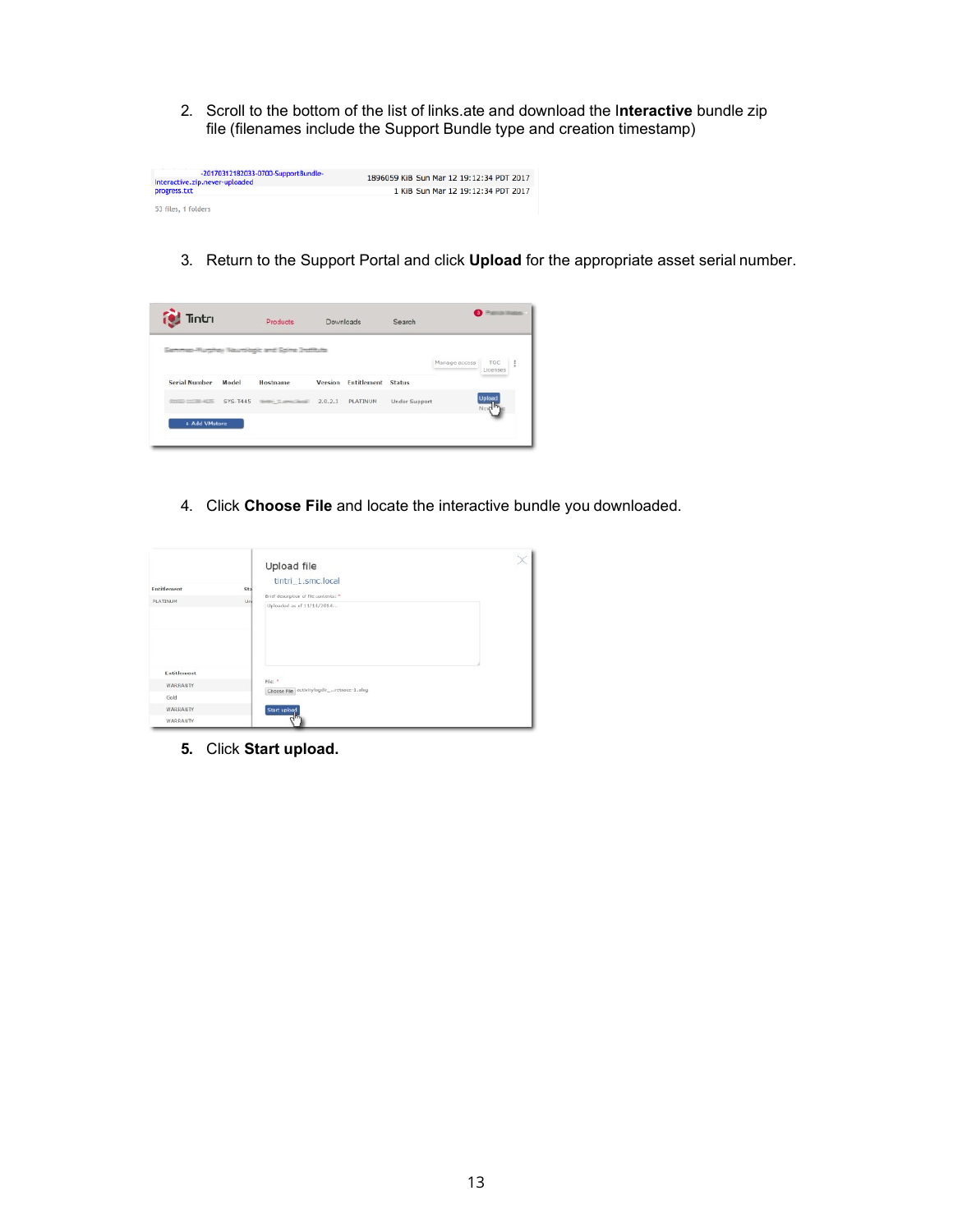## COLLECTING LOGS for NexentaStor and Fusion

#### **Overview:**

The scope of this document is to provide a high level on how to send log data to Nexenta servers.

#### **Uploading Bundles/Logs from connected Systems:**

| NexentaStor 4.x                                                            | NexentaStor 5.x                                                                                             | <b>NexentaFusion</b>                                                                                                                                                                                                                 |
|----------------------------------------------------------------------------|-------------------------------------------------------------------------------------------------------------|--------------------------------------------------------------------------------------------------------------------------------------------------------------------------------------------------------------------------------------|
| From the CLI:                                                              | From the CLI:                                                                                               | From UI:                                                                                                                                                                                                                             |
| Step 1: nexenta-<br>collector                                              | <b>Step 1:</b> bundle create (Provides output for<br>bundle ID)                                             | <b>Step 1: Create Support Bundle</b><br>Step 2: Upload to support server                                                                                                                                                             |
| <b>Step 2: Verify that</b><br>the bundle is<br>uploaded using View<br>Logs | Step 2: bundle upload<br>bundle ID><br><b>Step 3:</b> Verify that the bundle is uploaded<br>using View Logs | <b>From Console:</b><br><b>Step 1: Advanced Actions</b><br><b>Step 2: Collect Support Bundles</b><br><b>Note:</b> Please ensure that your NexentaFusion<br>instance is registered on the under your account<br>on portal.nexenta.com |

For systems that have connectivity to Nexenta's servers , please use the steps below to generate and transfer collector bundles:-

Direct upload allows for faster collection of support bundles and reduces time to resolution. Below is the list of URL's and corresponding IP addresses for you to configure your firewalls and provide access.

#### *Outbound Connections to Nexenta for Licensing , Upgrades and Logs upload to Nexenta Servers*

[ftp.nexenta.com](ftp://ftp.nexenta.com/) : 104.254.242.108 (443/20/21/7000-8000) logcollector.nexenta.com : 104.254.242.108 (443/20/21/7000-8000) logcollector02.nexenta.com :104.254.242.35 (ssl/443) licensingservice.nexenta.com : 104.254.242.107 (ssl/443) [prodpkg.nexenta.com:](https://prodpkg.nexenta.com/) 104.254.242.107 (ssl/443)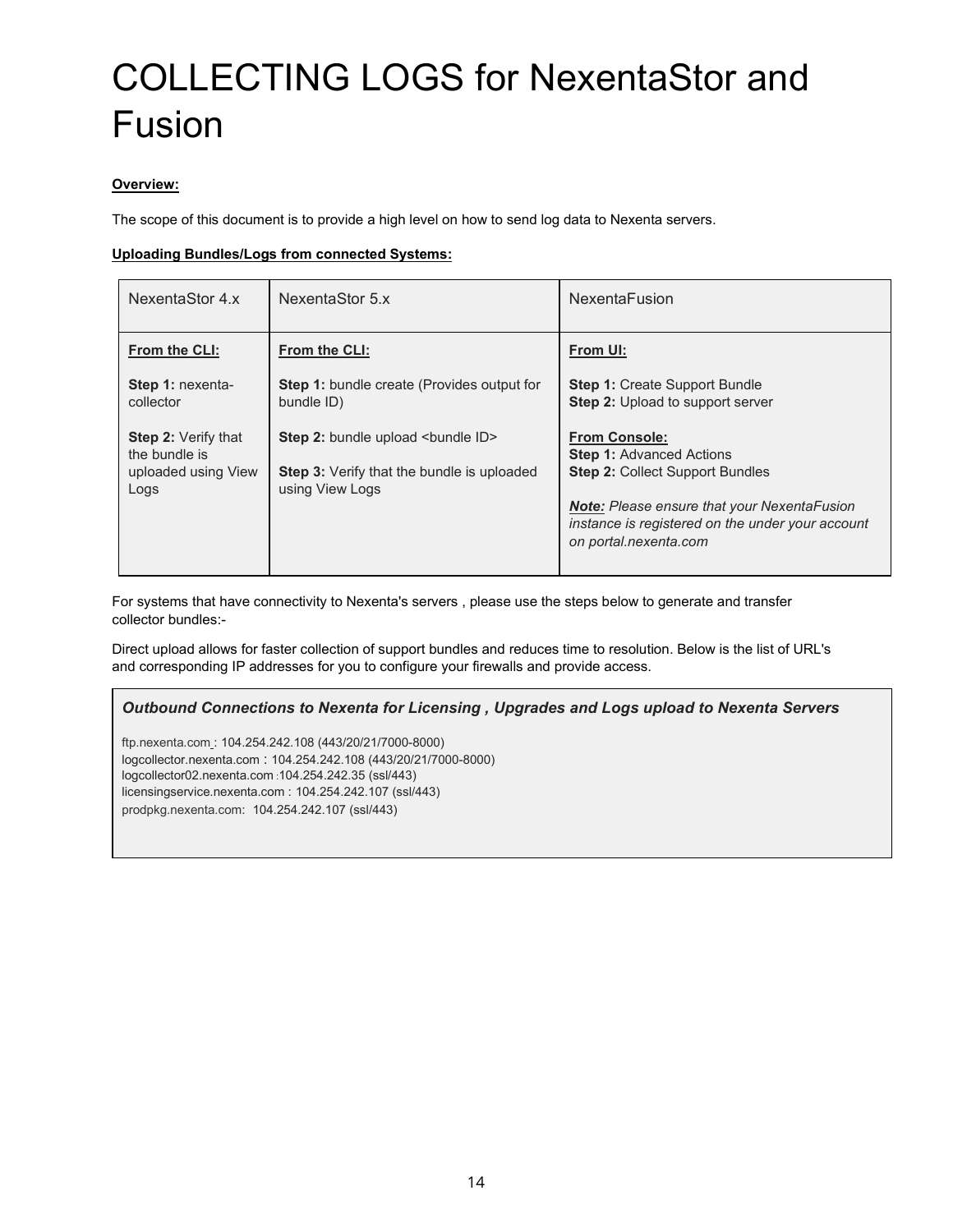#### **Uploading Bundles/Logs from non-connected Systems:**

Systems that do not have connectivity to Nexenta servers will require the file(s) to be transferred to a workstation connected to the internet and then uploaded to the servers. Please see steps below for generating the collector bundles on the systems.

| NexentaStor 4.x                                                                                                                                                                                                                                                                                                                                                                                                                                                                                                                                                                                                                                                                                                           | NexentaStor 5.x                                                                                                                                                                                                                                                                                                                                                                                                                                                                                                                                                                                                                                                                                                                                                                                                                                                                                                                                                                                                                                                                                                                                          | NexentaFusion                                                                                                                                                                                                                                                                                                                                                                                                                                                                                                                           |
|---------------------------------------------------------------------------------------------------------------------------------------------------------------------------------------------------------------------------------------------------------------------------------------------------------------------------------------------------------------------------------------------------------------------------------------------------------------------------------------------------------------------------------------------------------------------------------------------------------------------------------------------------------------------------------------------------------------------------|----------------------------------------------------------------------------------------------------------------------------------------------------------------------------------------------------------------------------------------------------------------------------------------------------------------------------------------------------------------------------------------------------------------------------------------------------------------------------------------------------------------------------------------------------------------------------------------------------------------------------------------------------------------------------------------------------------------------------------------------------------------------------------------------------------------------------------------------------------------------------------------------------------------------------------------------------------------------------------------------------------------------------------------------------------------------------------------------------------------------------------------------------------|-----------------------------------------------------------------------------------------------------------------------------------------------------------------------------------------------------------------------------------------------------------------------------------------------------------------------------------------------------------------------------------------------------------------------------------------------------------------------------------------------------------------------------------------|
| From the CLI:<br>Step 1: option expert_mode=1<br>!bash<br>Step 2: Run the nexenta-collector<br>command:<br>bash# nexenta-collector --no-upload<br>Make a note of the filename that is<br>created.<br>Usually the output will be saved into<br>/var/tmp/<br>Step 3: Transfer generated file to<br>workstation.<br>As an example using pscp:<br>C:\> pscp.exe -scp<br>root@ <appliance ip="" name="" or="">:/var/<br/>tmp/<bundle name="">.<br/>An example using scp from a<br/>Linux/UNIX client:<br/>\$<br/>scp root@<appliance_name_or_ip>:/<br/>var/tmp/<bundle name="">.<br/>Step 4: Follow the instructions<br/>Upload files to Nexenta Support<br/>portal below</bundle></appliance_name_or_ip></bundle></appliance> | From the CLI:<br>Step 1: bundle create (Provides output for<br>bundle ID)<br>The command will respond with the bundle-<br>ID that will be generated and begin creating<br>the bundle.<br>Monitor for status with bundle list until it<br>shows create 100% and STATUS ok<br>Step 2: Transfer generated file to workstation<br>As an example using pscp:<br>C:\> pscp.exe -scp<br>admin@ <appliance ip="" name="" or="">:/var/lib/nef<br/>/bundles/<bundle_id>/collector.tar.gz.<br/>Alternatively, if running NexentaStor 5.2 or<br/>later<br/>Enable downloading of support bundles:<br/>CLI@nexenta&gt; config set<br/>support.downloadEnabled=true<br/>Obtain the download URL:<br/>CLI@nexenta&gt; bundle get download<br/><bundle id=""><br/>Using a web browser or wget download the<br/>bundle from the appliance using port 8443:<br/>\$ wget --no-check-certificate -O<br/>collector.tar.gz<br/>https://<appliance_name_or_ip>:8443/suppo<br/>rt/bundles/<bundle_id>/download (edited)<br/>Step 3: Follow the instructions Upload files to<br/>Nexenta Support portal below</bundle_id></appliance_name_or_ip></bundle></bundle_id></appliance> | From UI:<br>Step 1: Create Support Bundle<br>Step 2: Transfer generated file<br>to workstation<br><b>Step 3: Follow the instructions</b><br>Upload files to Nexenta Support<br>portal below<br><b>From Console:</b><br><b>Step 1: Advanced Actions</b><br>Step 2: Transfer generated file<br>to workstation<br>Step 3: Follow the instructions<br>Upload files to Nexenta Support<br>portal below<br><b>Note:</b> Please ensure that your<br>NexentaFusion instance is<br>registered on the under your<br>account on portal.nexenta.com |
|                                                                                                                                                                                                                                                                                                                                                                                                                                                                                                                                                                                                                                                                                                                           |                                                                                                                                                                                                                                                                                                                                                                                                                                                                                                                                                                                                                                                                                                                                                                                                                                                                                                                                                                                                                                                                                                                                                          |                                                                                                                                                                                                                                                                                                                                                                                                                                                                                                                                         |

Support bundles/logs can be uploaded through [https://support.nexenta.com](https://portal.nexenta.com/)

New case: You will be prompted to upload logs as part of the new case creation process.

Existing case: Open an existing case and scroll down the System Logs/ Collector Bundles section. Click on Upload Logs to start the upload process.

Direct from System & Licensing page: From a details page of a system, click on Logs tab and then Upload Logs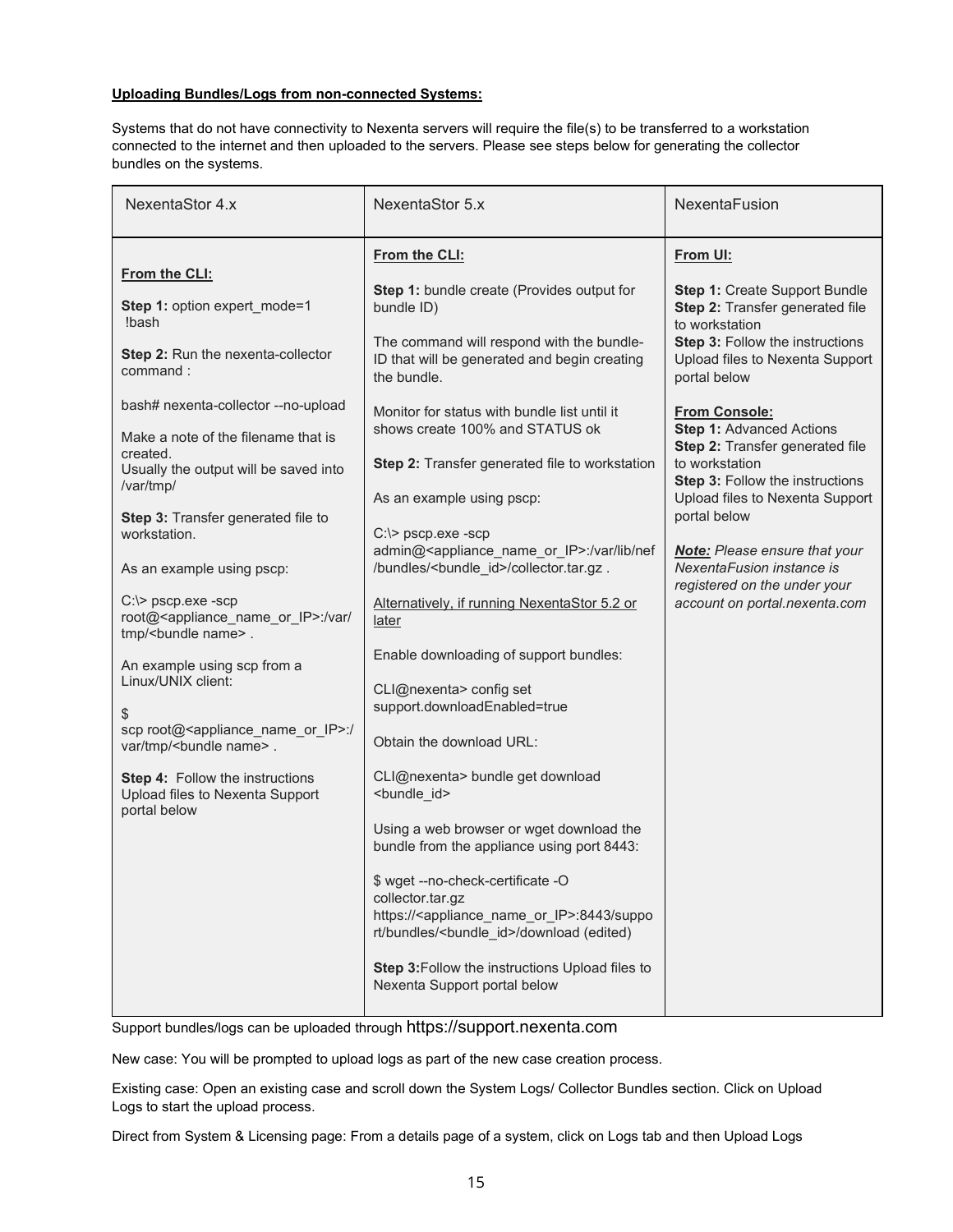Note: Please ensure that the bundles being loaded correspond correctly to the GUID/Machine ID. This will ensure faster response to your reported issues.

#### **Uploading custom bundle collection from connected systems:**

For NexentaStor 4.x, 5.x , NexentaFusion and NexentaEdge and systems that have connectivity to the Nexenta™ servers, and need to upload a custom bundle collection using FTP, please use below command:

curl -T "<local file path>" ftp://logcollector.nexenta.com/nstor/<guid or machineid>/<case number >/<file name > --ftpcreate-dirs

\* Replace the text within the <> symbols with the appropriate information

For NexentaStor 3.x and systems that have connectivity to the Nexenta servers, and need to upload a custom bundle collection using FTP, please use below steps: cd < path of file to upload from>

ftp [ftp.nexenta.com](ftp://ftp.nexenta.com/) username: anonymous password: <enter> pasiv bin cd nstor mkdir <GUID/Machine ID> cd <GUID/Machine ID> mkdir <case number> cd <case number> *mput <filename> bye*